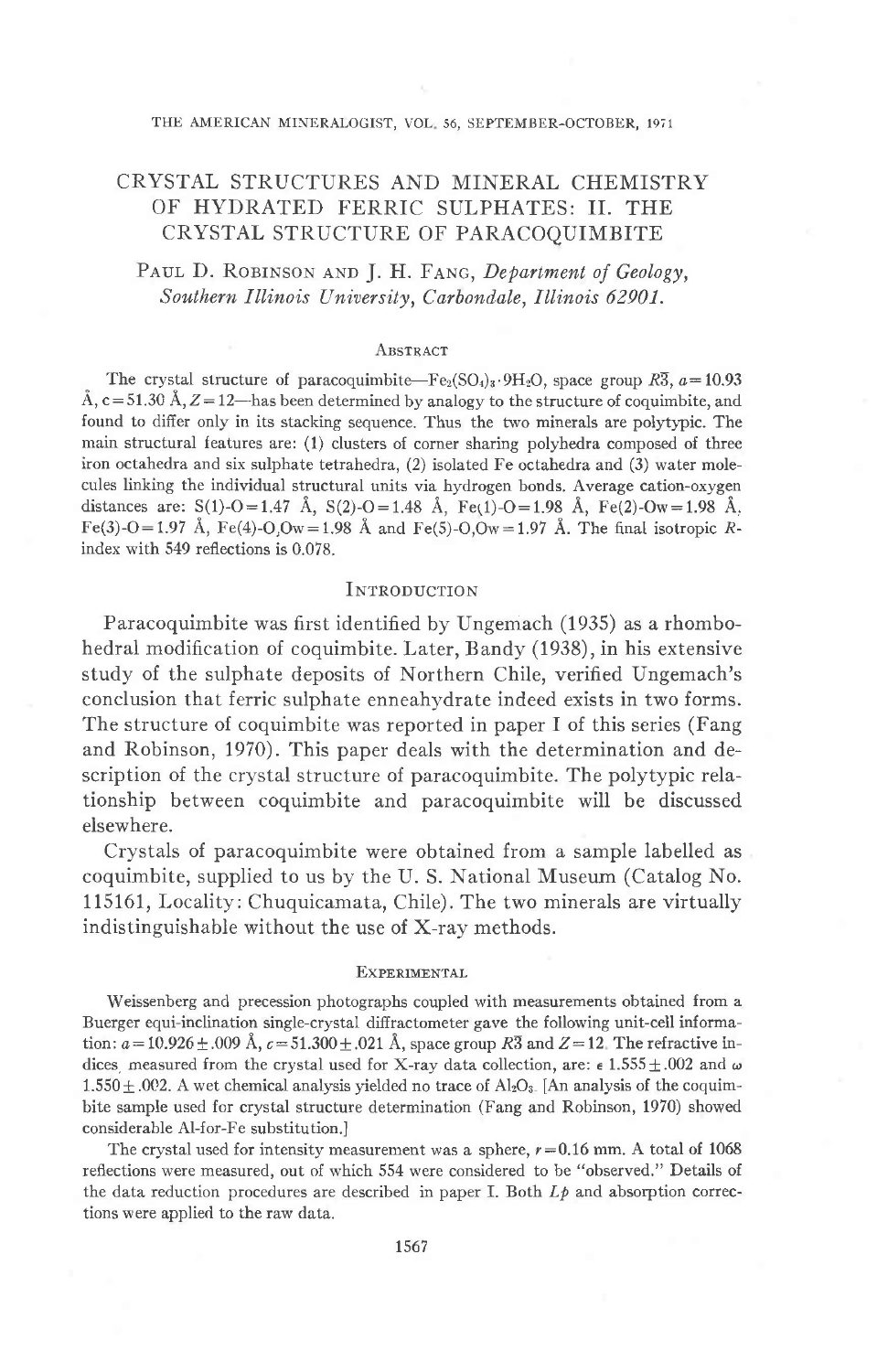## DETERMINATION AND REFINEMENT OF THE STRUCTURE

The crystal structure of paracoquimbite was solved by building a trial model from the structure of coquimbite by noting  $(1)$  that the c axial Iength of paracoquimbite is three times as large as that of coquimbite, (2) that this is equivalent to a triply primitive hexagonal unit cell, and (3) that the two minerals are probably polytypic. The atomic coordinates of coquimbite were thus transformed and expanded to obtain the trial paracoquimbite atomic coordinates. An origin shift of  $\frac{1}{2}$  the coquimbite c axiallength wis also incorporated to conform to the origin choice of the International Tables (Henry and Lonsdale, 1965).

The R-index of the trial structure was 0.268. The form factors used were taken from Cromer and Mann (1968) for  $Fe^{3+}$ , S, and O. The structure was quickly refined to  $R=0.124$  in 3 cycles, by varying only the positional parameters. By varying only the isotropic temperature factors in the next two cycles, R was reduced to 0.107. fn the last cycle all parameters were varied resulting in an R-index of 0.087. At this time three strong, low-angle reflections, obviously suffering from extinction, were removed resulting in a decrease of only 0.001 in the R-index. Two additional cycles of refinement, using a weighting scheme previously described (Cannillo, Mazzi, Fang, Robinson, and Ohya, 1971) yielded a final isotropic R-index of 0.078. The positions of H atoms were not determined, however, the distinction between H<sub>2</sub>O and O was made from electrostatic considerations.

The final positional and thermal parameters are listed in Table 1. A table of structure factors calculated in the last least squares cycle has been deposited with the National Auxiliary Publications Service.<sup>1</sup>

## DESCRIPTION OF THE STRUCTURE

Figure 1 is a polyhedral representation of the paracoquimbite structure. The main structural features are: (1) polyhedral clusters composed of three Fe octahedra and six S tetrahedra, (2) isolated Fe octahedra, and (3) six water molecules forming very distorted octahedra which contain no cations. The three structural units are interconnected by hydrogen bonds only. The structure can be described as a six-layer stack with a repeat distance of 8.5 Å along the  $c$  axis. Each individual layer within the stack contains all three of the main structural features described above.

fnteratomic distances and angles in paracoquimbite are given in Table

1 Order NAPS Document No. 01517 from National Auxiliary Publications Service of the A.S.I.S., c/o CCM Information Corporation, 909 Third Avenue, New York, N. Y. 10022: remitting \$2.00 for microfiche or \$5.00 for photocopies, in advance payable to CCMIC-NAPS.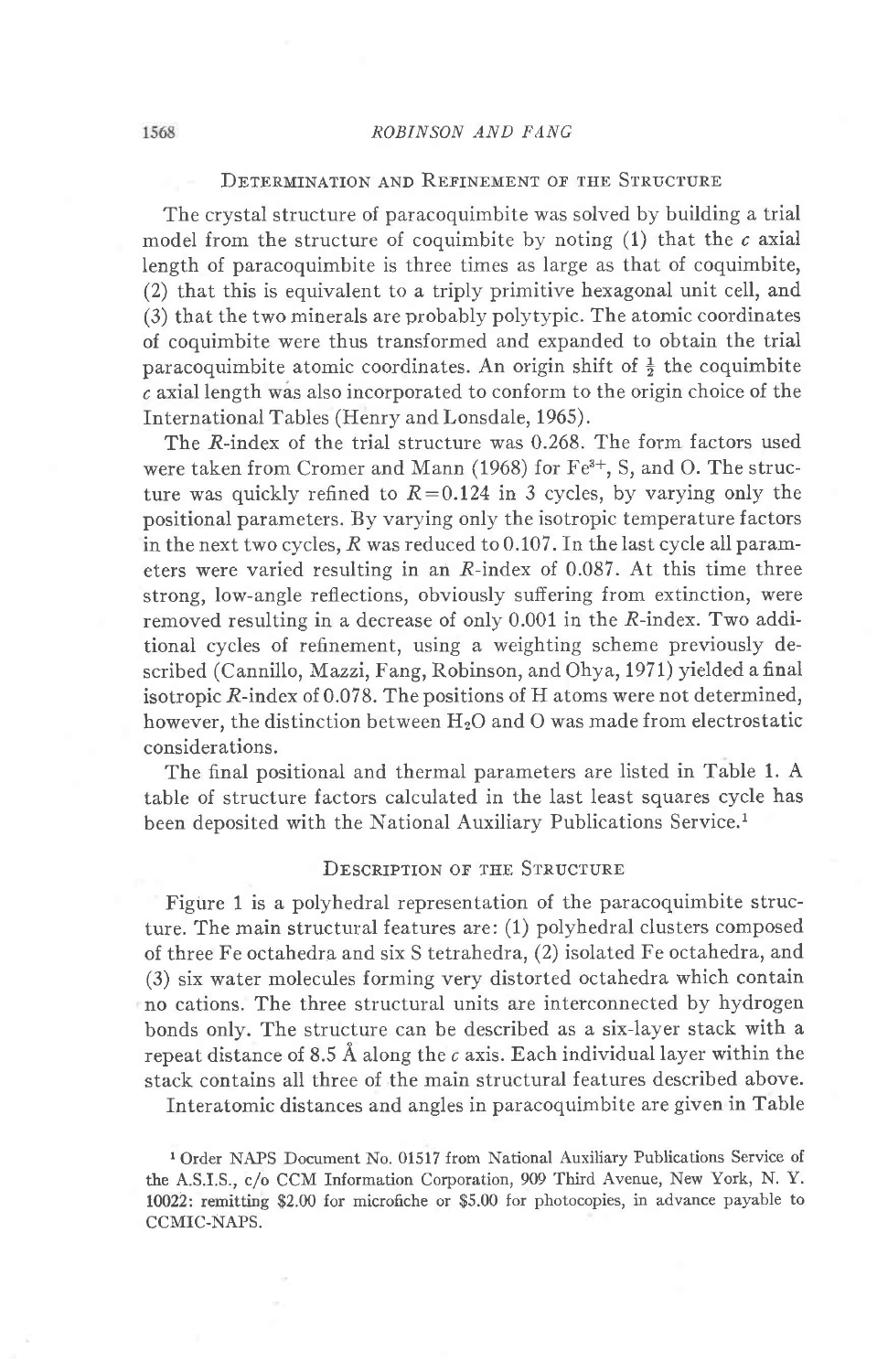# STRUCTURE OF PARACOQUIMBITE



FIG. 1. Polyhedral representation of the paracoquimbite structure. Open circles represent H<sub>2</sub>O molecules. The orientation of the coquimbite cell is identical to that of paracoquimbite. 1569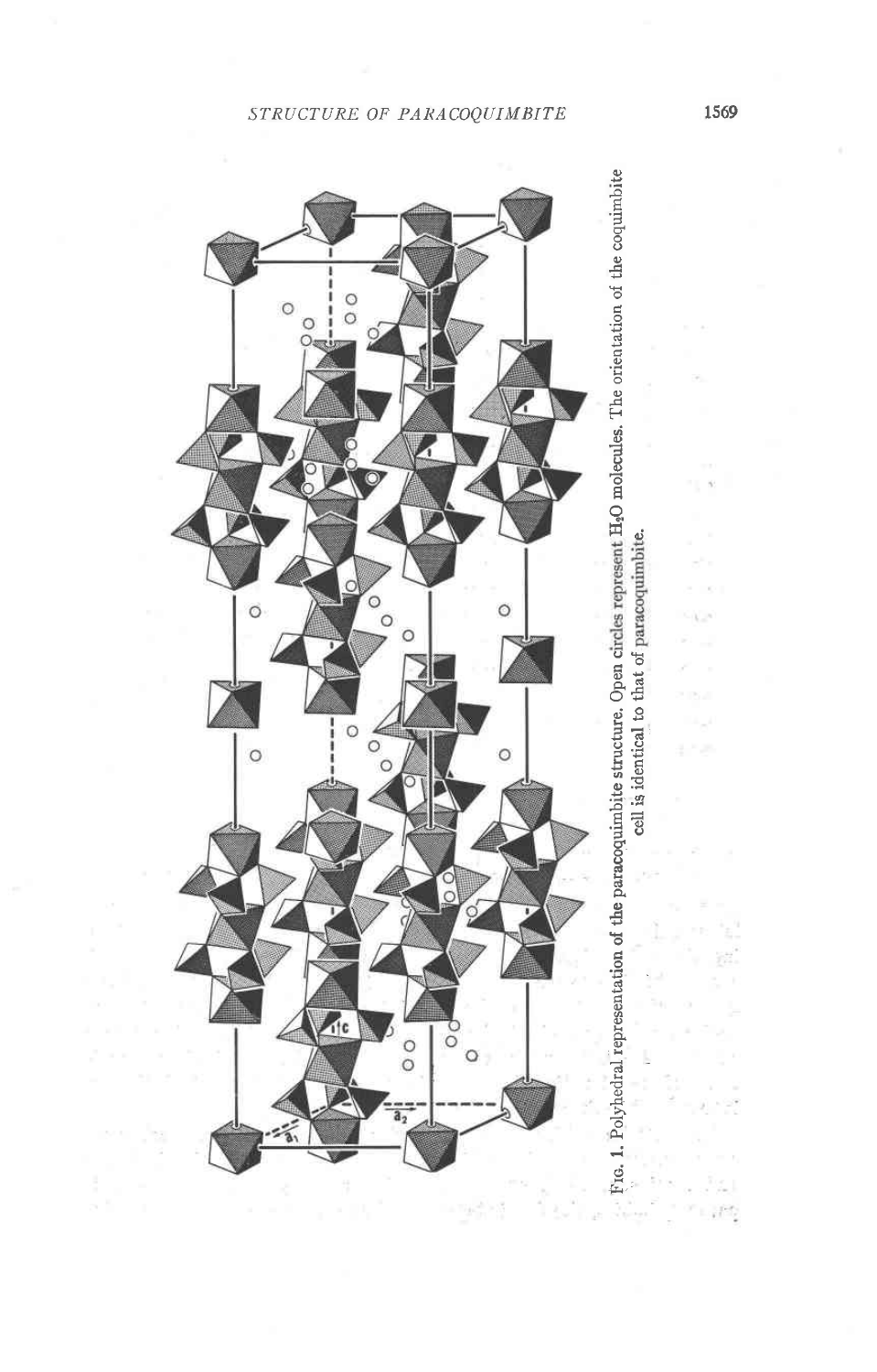| Table 1. | Atomic Coordinates, Temperature Factors and Standard Errors <sup>Q</sup> |             |           |              |                         |  |  |
|----------|--------------------------------------------------------------------------|-------------|-----------|--------------|-------------------------|--|--|
| Atom     | Equipoint                                                                | $\mathbf x$ | у         | z            | $B(\overset{0}{A}{}^2)$ |  |  |
| Fe(1)    | 3a                                                                       | 0           | 0         | $\mathbf{0}$ | 3.4(3)                  |  |  |
| Fe(2)    | $\frac{3b}{2}$                                                           | 0           | 0         | 1/2          | 3.6(3)                  |  |  |
| Fe(3)    | 6c                                                                       | 0           | $\pmb{0}$ | .2507(2)     | 3.2(2)                  |  |  |
| Fe(4)    | 6c                                                                       | 0           | $\bf 0$   | ,1677(2)     | 3.2(2)                  |  |  |
| Fe(5)    | 6c                                                                       | $\mathbf 0$ | $\pmb{0}$ | .6652(2)     | 3.5(2)                  |  |  |
| S(1)     | 18f                                                                      | .249(9)     | .4169(8)  | ,8756(1)     | 1.8(1)                  |  |  |
| S(2)     | 18f                                                                      | .584(8)     | ,7554(8)  | .9593(1)     | 7.8(1)                  |  |  |
| 0(1)     | 18f                                                                      | .325(2)     | .349(2)   | .8650(4)     | 2.4(4)                  |  |  |
| 0(2)     | 18f                                                                      | .655(2)     | .682(2)   | .9697(4)     | 2.7(4)                  |  |  |
| 0(3)     | 18f                                                                      | .114(2)     | .310(2)   | .8865(4)     | 2.5(4)                  |  |  |
| 0(4)     | 18f                                                                      | .685(2)     | .892(2)   | .9486(4)     | 2.4(4)                  |  |  |
| 0(5)     | 18f                                                                      | .223(2)     | .493(2)   | .8545(4)     | 2.1(4)                  |  |  |
| 0(6)     | 18f                                                                      | .504(2)     | .778(2)   | .9807(3)     | 2.1(4)                  |  |  |
| 0(7)     | 18f                                                                      | .339(2)     | .520(2)   | .8960(4)     | 1.7(4)                  |  |  |
| O(8)     | 18f                                                                      | .481(2)     | .662(2)   | .9388(4)     | 2.0(4)                  |  |  |
| 0w(1)    | 18f                                                                      | .171(2)     | .073(2)   | .8553(4)     | 2.5(5)                  |  |  |
| 0w(2)    | 18f                                                                      | .929(2)     | .826(2)   | .9787(4)     | 2.9(5)                  |  |  |
| 0w(3)    | 18f                                                                      | .446(2)     | .114(2)   | .9016(4)     | 2.8(4)                  |  |  |
| 0w(4)    | 18f                                                                      | .886(2)     | .550(2)   | .9290(4)     | 2.7(5)                  |  |  |
| 0w(5)    | 18f                                                                      | .596(2)     | .434(2)   | .8552(4)     | 2.7(5)                  |  |  |
| 0w(6)    | 18f                                                                      | .575(2)     | .410(2)   | .9755(4)     | 2.9(5)                  |  |  |
|          |                                                                          |             |           |              |                         |  |  |

a<sub>In parentheses</sub>

2. The two independent  $SO_4$  groups show the usual tetrahedral coordination with mean values of S(1)-O = 1.47 Å and S(2)-O = 1.48 Å, in good agreement with other hydrated-sulphate structures determined in this lab and elsewhere. It has been reported in paper I that there is a lengthening of the S-O distance when the oxygen atom is also bonded to an Fe atom. This is also true in paracoquimbite. Thus there seem to be two groups of S-O distances whose individual lengths vary from 1.46 to 1.47 Å for S-O (non-sharing) and 1.48 to 1.50 for sharing. A difference of about 0.02 Å between the two groups of S-O distances is significant in terms of the  $\pi$ -bonding character of the bond. The average Fe-O distance is 1.96 Å, while the mean Fe-Ow distance is 1.98 Å.

The relatively high temperature factors of the atoms merit some comments. The  $B$ 's of the two independent  $F$ e atoms in coquimbite (Fang and Robinson, 1970) are  $B_{FE(1)} = 1.71$  and  $B_{FE(2)} = 2.19$ ; whereas in paracoquimbite, the five independent  $Fe$  atoms have  $B$  values ranging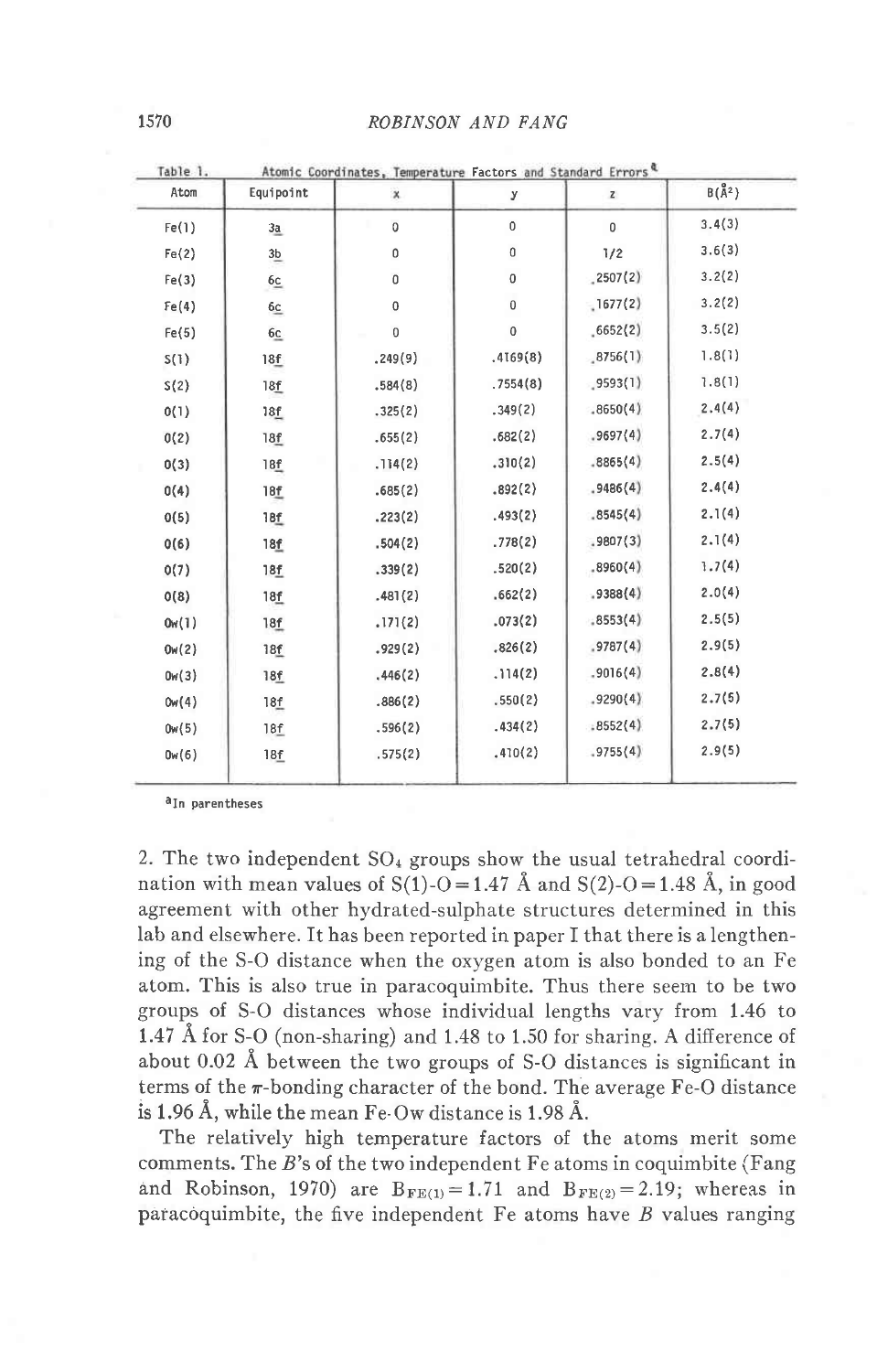| Tabie 2.<br>Selected Interatomic Distances and Angles for Paracoguinolic |                                                           |                                                                                                       |                                                                                              |                                                                                                                                         |                                                                                                 |  |  |  |  |
|--------------------------------------------------------------------------|-----------------------------------------------------------|-------------------------------------------------------------------------------------------------------|----------------------------------------------------------------------------------------------|-----------------------------------------------------------------------------------------------------------------------------------------|-------------------------------------------------------------------------------------------------|--|--|--|--|
| Tetrahedral coordination around S                                        |                                                           |                                                                                                       |                                                                                              |                                                                                                                                         |                                                                                                 |  |  |  |  |
| $S(1)-O(1)$<br>$S(1)-O(3)$<br>$S(1)-O(5)$<br>$S(1)-O(7)$<br><b>MEAN</b>  | $1.46(2)$ Å<br>1.46(2)<br>1.48(2)<br>1.49(2)<br>Å<br>1.47 | $0(1)-0(3)$<br>$0(1)-0(5)$<br>$0(1)-0(7)$<br>$0(3)-0(5)$<br>$0(3)-0(7)$<br>$0(5)-0(7)$<br>MEAN        | $2.38(3)$ Å<br>2.40(3)<br>2.39(3)<br>2.40(3)<br>2.43(3)<br>2.42(3)<br>Å<br>2.40              | $0(1)-S(1)-0(3)$<br>$0(1)-S(1)-0(5)$<br>$0(1)-S(1)-0(7)$<br>$0(3)-S(1)-0(5)$<br>$0(3)-S(1)-0(7)$<br>$0(5) - S(1) - 0(7)$<br><b>MEAN</b> | 109(1)<br>109(1)<br>109(1)<br>109(1)<br>111(1)<br>109(1)<br>$109^\circ$                         |  |  |  |  |
| $S(2)-O(2)$<br>$S(2)-O(4)$<br>$S(2)-O(6)$<br>$S(2)-O(8)$<br>MEAN         | 1.47(2)<br>1.45(2)<br>1.50(2)<br>1.50(2)<br>Å<br>1,48     | $0(2)-0(4)$<br>$0(2)-0(6)$<br>$0(2)-0(8)$<br>$0(4)-0(6)$<br>$0(4)-0(8)$<br>$0(6)-0(8)$<br><b>MEAN</b> | Å<br>2.41(3)<br>2.42(3)<br>2,40(3)<br>2.39(3)<br>2,44(3)<br>2.44(3)<br>Å<br>2.42             | $0(2)-5(2)-0(4)$<br>$0(2) - S(2) - 0(6)$<br>$0(2)-S(2)-0(8)$<br>$0(4)-5(2)-0(6)$<br>$0(4)-5(2)-0(8)$<br>$0(6)-5(2)-0(8)$<br><b>MEAN</b> | 11(1)°<br>110(1)°<br>108(1)<br>108(1)<br>111(1)<br>109(1)<br>109°                               |  |  |  |  |
| Octahedral coordination around Fe                                        |                                                           |                                                                                                       |                                                                                              |                                                                                                                                         |                                                                                                 |  |  |  |  |
| $Fe(1)-Ow(2)$<br><b>MEAN</b>                                             | $1.98(2)$ Å [x6]<br>Å<br>1.98                             | $0w(2)-0w(2)$<br>$0w(2)-0w(2)$<br><b>MEAN</b>                                                         | $2.86(4)$ Å [x6]<br>$2.74(3)$ [x6]<br>2.80 Å<br>2.80                                         | 0w(2)-Fe(1)-0w(2)<br>0w(2)-Fe(1)-0w(2)<br>MEAN                                                                                          | $92.6(8)^{\circ}$ [x6]<br>$87.4(8)^{\circ}$ [x6]<br>$90.0^\circ$                                |  |  |  |  |
| $Fe(2)-Ow(5)$<br><b>MEAN</b>                                             | $1.98(2)$ Å [x6]<br>Å<br>1.98                             | $0w(5)-0w(5)$<br>$0w(5)-0w(5)$<br>MEAN                                                                | $2.82(4)$ Å<br>[x6]<br>[x6]<br>$2.77(3)$<br>2.80 Å                                           | $0w(5) - Fe(2) - 0w(5)$<br>$0w(5)$ -Fe $(2)$ -0w $(5)$<br>MEAN                                                                          | $91.0(8)^{\circ}$ [x6]<br>89.0(8) [x6]<br>$90.0^{\circ}$                                        |  |  |  |  |
| $Fe(3)-O(7)$<br>$Fe(3)-0(8)$<br><b>MEAN</b>                              | $1.97(2)$ Å [x3]<br>1.97(2)<br>[x3]<br>Å<br>1.97          | $0(7)-0(7)$<br>$0(7)-0(8)$<br>$0(8)-0(7)$<br>$0(8)-0(8)$<br>MEAN                                      | $2.83(4)$ Å<br>[x3]<br>2.69(3)<br>[x3]<br>2.79(2)<br>[x3]<br>[x3]<br>2.84(4)<br>Å<br>2.79    | $0(7)$ -Fe $(3)$ -0 $(7)$<br>$0(7) - Fe(3) - 0(8)$<br>$0(8)-Fe(3)-0(7)$<br>$0(8) - Fe(3) - 0(8)$<br>MEAN                                | $91.9(8)^{\circ}$ [x3]<br>$86.0(8)$ [x3]<br>$90.1(8)$ [x3]<br>92.1(8)<br>[x3]<br>$90.0^{\circ}$ |  |  |  |  |
| $Fe(4)-O(5)$<br>$Fe(4)-0w(1)$<br>MEAN -                                  | $1.96(2)$ Å [x3]<br>2.00(2)<br>[x3]<br>Å<br>1.98          | $0(5)-0(5)$<br>$0(5)-0w(1)$<br>$0w(1)-0(5)$<br>$0w(1)-0w(1)$<br>MEAN                                  | $2.88(3)$ Å<br>[x3]<br>2,69(3)<br>[x3]<br>[x3]<br>2,81(3)<br>[x3]<br>2.81(4)<br>Å<br>2.80    | $0(5)$ -Fe $(4)$ -0 $(5)$<br>$0(5)-Fe(4)-0w(1)$<br>$0w(1) - Fe(4) - 0(5)$<br>$0w(1)$ -Fe $(4)$ -Ow $(1)$<br>MEAN                        | 94.7(8) <sup>°</sup> [x3]<br>$85.7(9)$ [x3]<br>$90.6(8)$ [x3]<br>$89.1(9)$ [x3]<br>$90.0^\circ$ |  |  |  |  |
| $Fe(5)-O(6)$<br>$Fe(5)-0w(6)$                                            | $1.95(2)$ Å $[x3]$<br>1.99(2)<br>[x3]<br>Å<br>1.97        | $0(6)-0(6)$<br>$0(6)-0w(6)$<br>$0w(6)-0(6)$<br>$0w(6)-0w(6)$<br>MEAN                                  | 2.84(4)A<br>[x3]<br>$\sqrt{3}$<br>2.87(3)<br>2.67(3)<br>[x3]<br>2.77(4)<br>[x3]<br>A<br>2.79 | $0(6)$ -Fe $(5)$ -0 $(6)$<br>$0(6)$ -Fe $(5)$ -0w $(6)$<br>$0w(6) - Fe(5) - 0(6)$<br>$0w(6)$ -Fe $(5)$ -0w $(6)$<br>MEAN                | 93.2(8)°[x3]<br>$93.5(8)$ [x3]<br>$85.2(9)$ [x3]<br>[x3]<br>88.3(9)<br>$90.0^\circ$             |  |  |  |  |
| MEAN                                                                     |                                                           |                                                                                                       |                                                                                              |                                                                                                                                         |                                                                                                 |  |  |  |  |

<sup>a</sup>Standard errors in parentheses.

from 3.2 to 3.5. It is also noted that the temperature factor ratio of Fe:O is larger than normal in both structures. At the suggestion of Dr. Paul Moore, of the University of Chicago, we reran the least-squares calculations to explore the possibility that the high  $B$ 's might be due to a scalingfactor effect. First, the B's of all atoms were manually lowered to values which were more typical of each atomic species and "locked" while all other parameters were varied through two cycles of least-squares. In the third cycle the B's were also varied and they immediately returned to their previous high values. Thus, the relatively high degree of thermal motion would seem to represent physical reality. However, the B's of Fe, which are relatively higher than the  $B$ 's of other atoms, can be largely